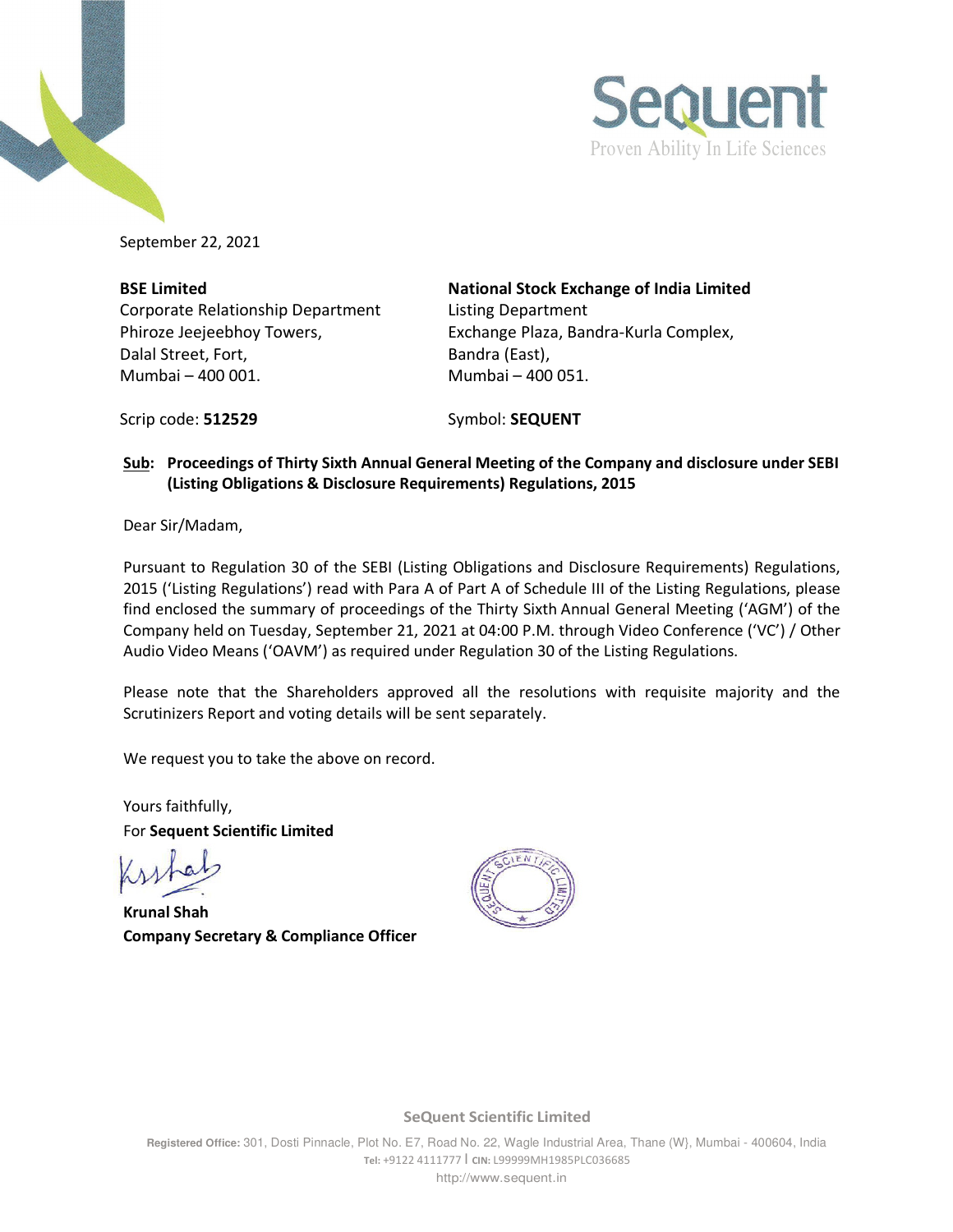



## **SUMMARY OF PROCEEDINGS OF THE THIRTY SIXTH ANNUAL GENERAL MEETING OF THE COMPANY HELD ON TUESDAY, SEPTEMBER 21, 2021 FROM 04.00 P.M. HOURS THROUGH VIDEO CONFERENCE ('VC') / OTHER AUDIO VIDEO MEANS ('OAVM')**

## **Present:**

- 1. Dr. Kamal Sharma, Independent Director and Chairperson of the Company and CSR Committee, joined through Video Conferencing from Mumbai
- 2. Mr. Milind Sarwate, Independent Director and Chairperson of the Audit Committee and Nomination and Remuneration Committee, joined through Video Conferencing from Thane
- 3. Dr. Kausalya Santhanam, Independent Director and Chairperson of Ethics & Governance Committee, joined through Video Conferencing from Bengaluru
- 4. Mr. Neeraj Bharadwaj, Non-Executive Director joined through Video Conferencing from New Delhi
- 5. Mr. Rahul Mukim, Non-Executive Director and Chairperson of the Stakeholders Relationship Committee, joined through Video Conferencing from Gurgaon
- 6. Mr. Gregory Andrews, Non-Executive Director, joined through Video Conferencing from France
- 7. Dr. Fabian Kausche, Non-Executive Director, joined through Video Conferencing from USA
- 8. Mr. Manish Gupta, Managing Director, joined through Video Conferencing from Registered Office situated at Thane
- 9. Mr. Sharat Narasapur, Joint Managing Director, joined through Video Conferencing from Registered Office situated at Thane
- 10. Mr. Tushar Mistry, Chief Financial Officer, joined through Video Conferencing from Registered Office situated at Thane
- 11.Mr. Krunal Shah, Company Secretary, joined through Video Conferencing from Registered Office situated at Thane

## **Invitees:**

Mr. Vikas Pansari, M/s. S R B C & CO LLP, Statutory Auditors

Mr. Hemal Shah, M/s. S R B C & CO LLP, Statutory Auditors

- Mr. Priyaranjan Das, M/s. PricewaterhouseCoopers Services LLP, Internal Auditors
- Mr. Nilesh Shah, M/s. Nilesh Shah & Associates, Secretarial Auditor & Scrutinizer

Mr. Sukrut Mehta, M/s. Kirit Mehta & Company, Cost Auditors

Mr. Krunal Shah, Company Secretary welcomed the Members to the Thirty Sixth Annual General Meeting ('AGM') of the Company and introduced the Directors and Key Managerial Personnel present in the Meeting. He further informed the Members that the representatives of M/s. S R B C & CO LLP, Statutory Auditors, M/s. PricewaterhousCoopers Services LLP, Internal Auditors, M/s. Kirit Mehta and Company, Cost Auditors and Mr. Nilesh Shah, Secretarial Auditor and Scrutinizer for the remote e-voting and the e-voting at the AGM, were present at the Meeting through Video Conferencing.

**SeQuent Scientific Limited**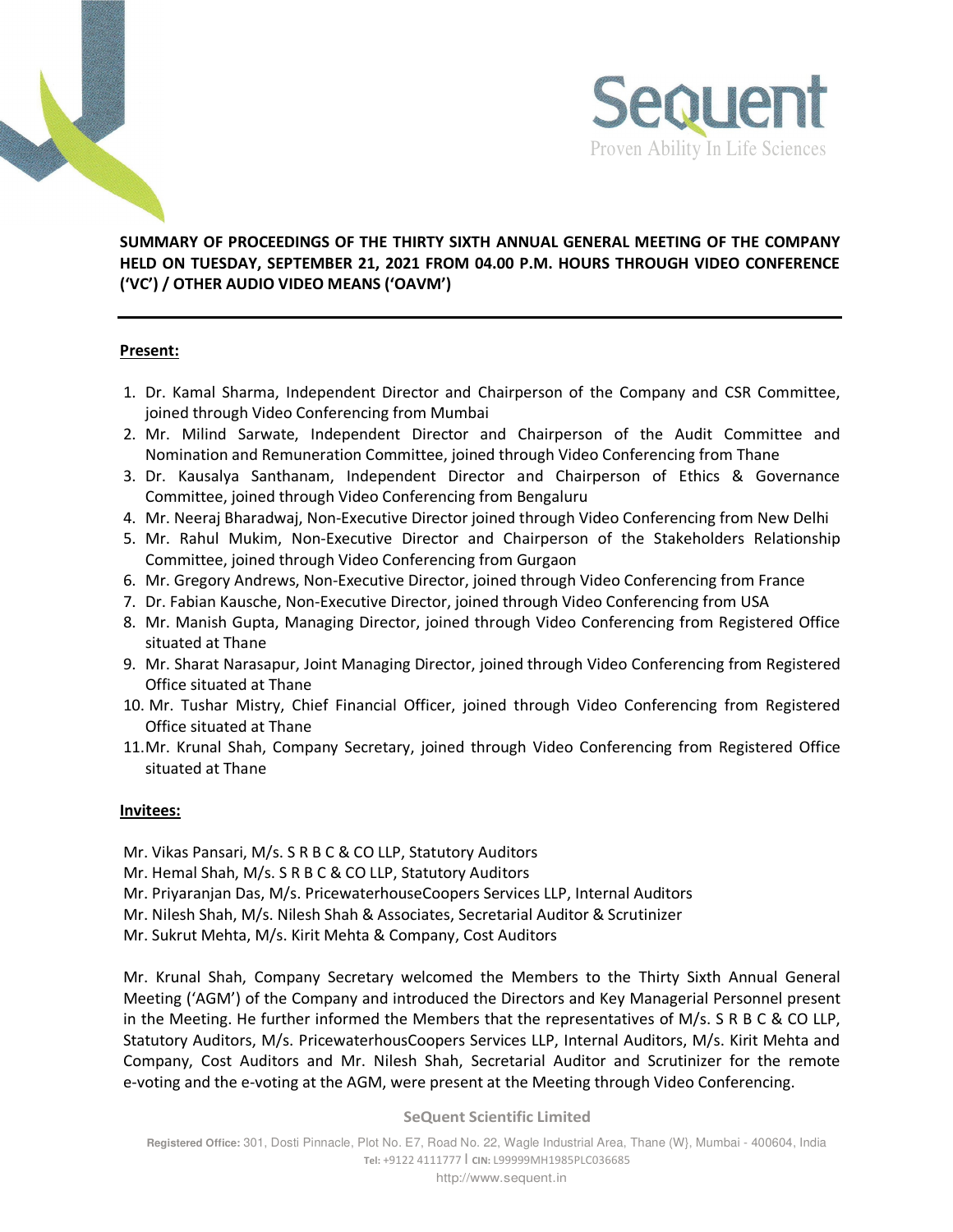



Members were informed about the steps taken by the Company to enable the Members to participate and vote on the items being considered in the AGM. It was also informed that Members who had not cast their votes through remote e-voting, were requested to cast their votes in the course of the Meeting through Insta voting facility provided by KFin Technologies Private Limited, Registrar and Transfer Agent of the Company by clicking on the "Vote" tab appearing on their screen.

Members were also informed that:

- 1) Requisite Statutory Registers were available for inspection electronically by the Members.
- 2) Certificate from Statutory Auditors of the Company, certifying that the existing ESOP Schemes of the Company have been implemented in accordance with the SEBI Regulations was also available for inspection electronically by the Members.

 Post that, Dr. Kamal Sharma, Chairman commenced the proceedings of the AGM and as the requisite quorum was present, the Meeting was called to order.

The Chairman made his opening remarks and took the Notice convening the AGM as read.

Mr. Tushar Mistry, CFO addressed the Members and briefed them on the Independent Auditors' Report.

Mr. Manish Gupta, Managing Director made a presentation to the Members covering the following points:

- 1) Sequent 1.0
- 2) FY 21-Changing Orbit
- 3) FY 21 Performance
- 4) Sequent 2.0

After the presentation, Speaker Members who had registered with the Company for speaking at the AGM were provided opportunity to speak at the AGM. The Management team replied to all the queries raised by Speaker Members.

Thereafter, the following items of business as mentioned in the Notice of the AGM dated June 30, 2021, were transacted at the Meeting:

**SeQuent Scientific Limited**